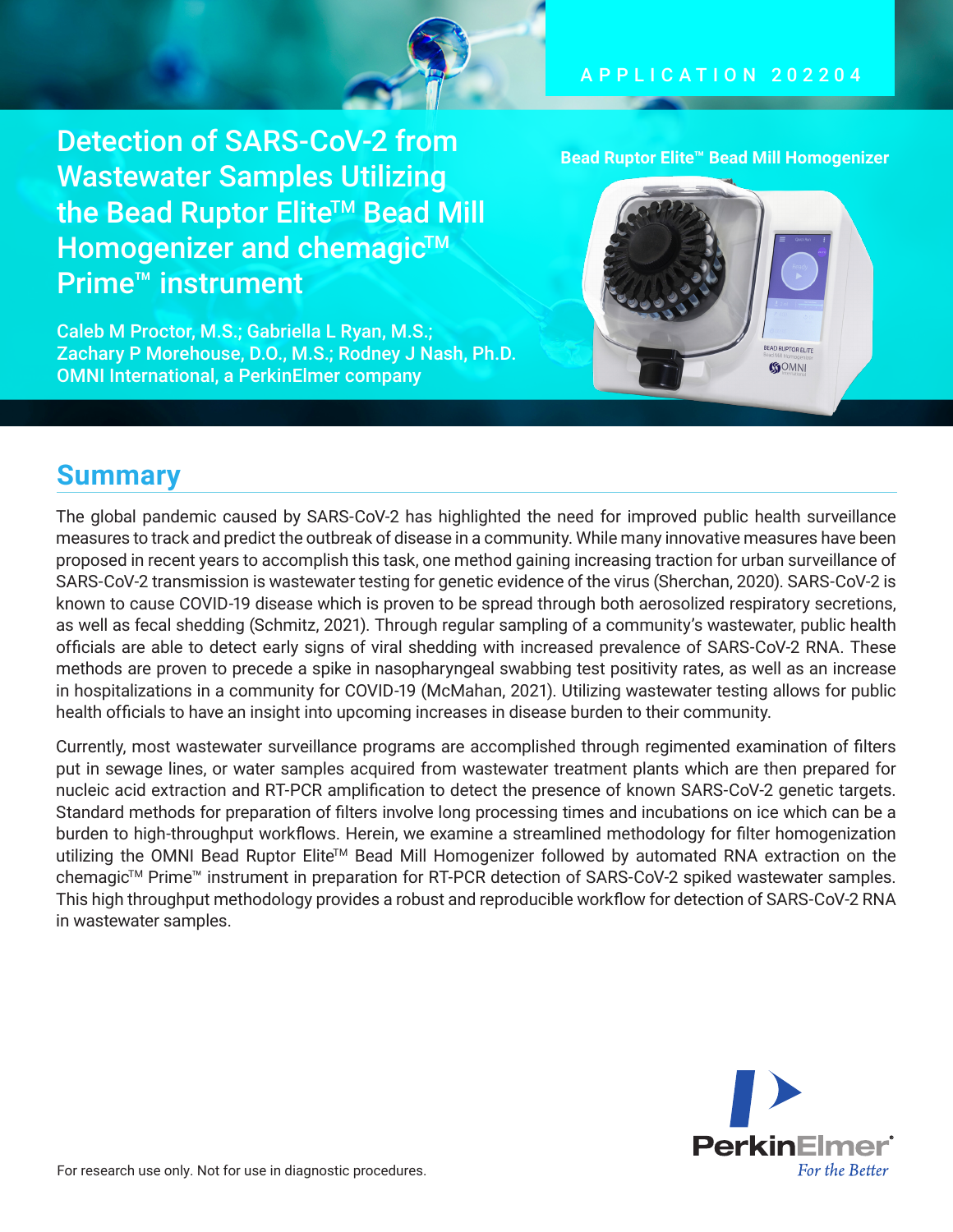# **Materials and Methods**

### **Equipment**

- Bead Ruptor Elite™ Bead Mill Homogenizer (Cat # 19-042E)
- Bead Ruptor Elite™ Bead Mill Homogenizer 48 Position 2 mL Tube Carriage (Cat # 19-378)
- Bead Ruptor Elite™ Bead Mill Homogenizer 48 Position 2 mL Fingerplate (Cat # 19-370-248)
- 2 mL Hard Tissue Homogenizing Mix 2.8 mm Ceramic Beads (Cat # 19-628)

#### **Procedure**

The City of Houston (Houston, TX USA) Health Department provided the known SARS-CoV-2 positive wastewater samples for utilization in this workflow validation study. Herein, nitrocellulose filters with known SARS-CoV-2 exposure were taken from city wastewater plants from December 2021 to February 2022 to evaluate for the detection of SARS-CoV-2 nucleocapsid genetic segments via RT-PCR.

#### Filter Processing on the Bead Ruptor Elite™ Bead Mill Homogenizer

Intact nitrocellulose filters with known SARS-CoV-2 positive wastewater exposure were placed into respective 2 mL Hard Tissue Homogenization Mix Tubes (OMNI, Cat # 19-628) along with 600 µL of Lysis Buffer included with the chemagic Viral DNA/RNA 300 Kit (PerkinElmer, Cat # CMG-1433). Samples were then placed onto the Bead Ruptor Elite™ Bead Mill Homogenizer (OMNI, Cat # 19-042E) utilizing the 48 Position 2 mL Tube Carriage (OMNI, Cat # 19-378), and homogenized at 6.0 m/s for 60 sec. The samples were then centrifuged at 12,500 rpm for 4 min and transferred to the chemagic<sup>™</sup> Prime<sup>™</sup> instrument (PerkinElmer, Cat # CMG-404) for automated RNA extraction.

#### Automated RNA Extraction

Precisely 300 µL of homogenate was loaded into a 96 well plate (PerkinElmer, Cat # CMG-555-15) and processed on the chemagic<sup>™</sup> Prime™ instrument (PerkinElmer, Cat # CMG-404) utilizing the chemagic Viral DNA/RNA 300 Kit (PerkinElmer, Cat # CMG-1433) per the manufacturer's instructions.

#### Viral Detection and Quantification

Five microliters of eluted RNA was loaded into a premixed RT-PCR reaction for the detection of SARS-CoV-2 RNA. The OPTI SARS-CoV-2 RT-PCR Test (IDEXX, Cat # 99-57004) was utilized for the RT-PCR detection and quantification of SARS-CoV-2 RNA in these samples. RT-PCR was conducted per the manufacturer's instructions without deviation.

### **Results**

Utilizing the proposed method for wastewater detection of SARS-CoV-2 from filters, we were able to successfully amplify SARS-CoV-2 RNA in 100 % of the known positive samples, with the lowest detected concentration of virus being 6.4 viral copies/µL (Table 1). RT-PCR data demonstrates the reproducibility of our proposed workflow in SARS-CoV-2 detection from wastewater filters at various viral concentrations. When utilizing this methodology, it is worth noting that the average Ct observed, across all concentrations, was 30.30 with a standard deviation of 1.23, maintaining well below the United States Centers for Disease Control (US CDC) and World Health Organization (WHO) recommended cutoff Ct of 40 utilized in most SARS-CoV-2 detection assays.

| <b>Sample</b>  | <b>Detection Date</b> | <b>Replicate</b> | <b>Ct</b> | <b>Average Ct</b> | <b>Viral Copies/uL</b> |
|----------------|-----------------------|------------------|-----------|-------------------|------------------------|
| 1              | 12/14/2021            | 1                | 29.66     | 29.46             | 80.44                  |
|                | 12/14/2021            | $\overline{2}$   | 29.25     |                   | 105.21                 |
| $\overline{2}$ | 12/14/2021            |                  | 30.22     | 30.33             | 55.56                  |
|                | 12/14/2021            | $\overline{2}$   | 30.44     |                   | 48.13                  |
| 3              | 12/14/2021            |                  | 29.29     | 29.20             | 103.90                 |
|                | 12/14/2021            | $\overline{2}$   | 29.12     |                   | 115.02                 |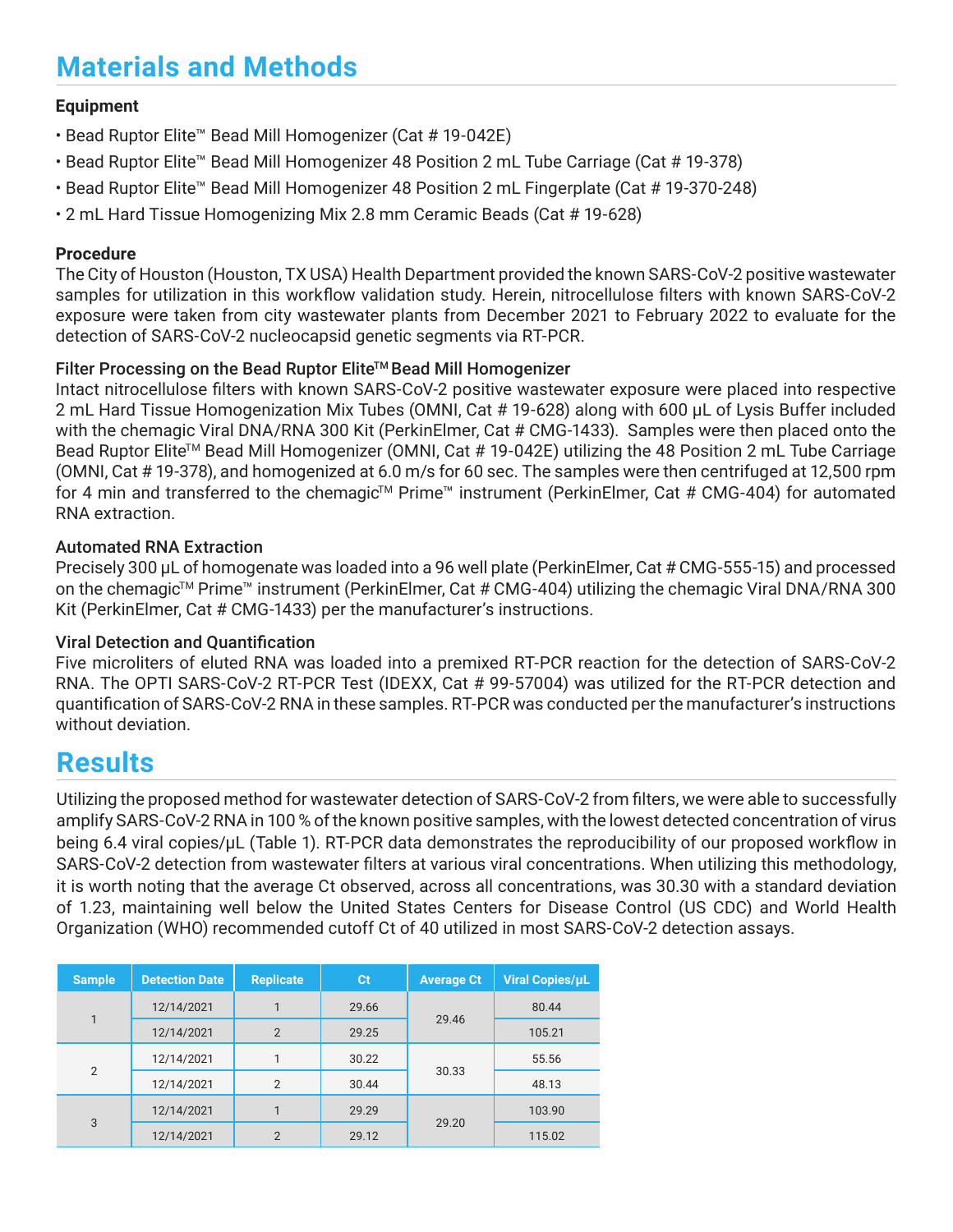| $\overline{4}$ | 12/14/2021 | 1              | 29.16 | 29.16 | 111.81 |
|----------------|------------|----------------|-------|-------|--------|
|                | 12/14/2021 | $\overline{2}$ | 29.17 |       | 110.62 |
| $\sqrt{5}$     | 12/14/2021 | 1              | 31.96 | 31.63 | 17.63  |
|                | 12/14/2021 | $\mathbf{2}$   | 31.29 |       | 27.39  |
| 6              | 12/14/2021 | 1              | 29.82 | 29.96 | 72.24  |
|                | 12/14/2021 | 2              | 30.11 |       | 59.86  |
| $\overline{7}$ | 12/14/2021 | 1              | 29.70 | 29.60 | 77.92  |
|                | 12/14/2021 | $\mathbf{2}$   | 29.50 |       | 89.21  |
| $\,8\,$        | 12/14/2021 | 1              | 30.91 | 30.76 | 35.06  |
|                | 12/14/2021 | $\sqrt{2}$     | 30.61 |       | 42.73  |
| $\mathsf g$    | 12/14/2021 | 1              | 29.83 | 29.71 | 71.61  |
|                | 12/14/2021 | $\overline{2}$ | 29.60 |       | 84.30  |
| 10             | 12/14/2021 | 1              | 31.09 | 31.05 | 31.19  |
|                | 12/14/2021 | $\overline{2}$ | 31.00 |       | 32.88  |
| 11             | 1/13/2022  | 1              | 29.03 | 29.07 | 108.00 |
|                | 1/13/2022  | $\mathbf{2}$   | 29.11 |       | 102.18 |
| 12             | 1/13/2022  | 1              | 30.59 | 29.98 | 35.84  |
|                | 1/13/2022  | $\mathbf{2}$   | 29.36 |       | 85.40  |
| 13             | 1/13/2022  | 1              | 29.58 | 29.23 | 72.97  |
|                | 1/13/2022  | $\sqrt{2}$     | 28.88 |       | 121.61 |
| 14             | 1/13/2022  | 1              | 30.17 | 29.74 | 56.31  |
|                | 1/13/2022  | $\overline{2}$ | 29.31 |       | 98.75  |
|                | 1/13/2022  | 1              | 29.85 | 29.60 | 60.41  |
| 15             | 1/13/2022  | $\mathbf{2}$   | 29.35 |       | 86.33  |
| 16             | 1/27/2022  | 1              | 32.87 | 33.17 | 9.95   |
|                | 1/27/2022  | $\overline{2}$ | 33.47 |       | 6.41   |
| 17             | 1/27/2022  | 1              | 29.49 | 29.79 | 93.73  |
|                | 1/27/2022  | $\overline{2}$ | 30.09 |       | 62.54  |
| 18             | 1/27/2022  | 1              | 29.11 | 28.99 | 120.91 |
|                | 1/27/2022  | 2              | 28.87 |       | 142.31 |
| 19             | 1/27/2022  | 1              | 29.07 | 28.97 | 123.92 |
|                | 1/27/2022  | $\overline{2}$ | 28.86 |       | 143.12 |
| $20\,$         | 2/11/2022  | 1              | 32.05 | 31.47 | 21.96  |
|                | 2/12/2022  | 2              | 30.89 |       | 46.50  |
| 21             | 2/13/2022  | 1              | 31.60 | 31.77 | 29.31  |
|                | 2/14/2022  | $\overline{2}$ | 31.94 |       | 23.46  |
| 22             | 2/15/2022  | $\mathbf{1}$   | 33.09 | 33.08 | 11.30  |
|                | 2/16/2022  | $\mathbf{2}$   | 33.06 |       | 11.47  |
| 23             | 2/17/2022  | 1              | 30.74 | 30.92 | 51.53  |
|                | 2/18/2022  | $\mathbf{2}$   | 31.11 |       | 40.36  |
| 24             | 2/19/2022  | 1              | 30.51 | 30.52 | 60.61  |
|                | 2/20/2022  | $\mathbf{2}$   | 30.53 |       | 58.89  |

**Table 1.** Ct, Average Ct, and Viral Copies/µL obtained from SARS-CoV-2 identification from each wastewater filter processed following the proposed detection workflow.